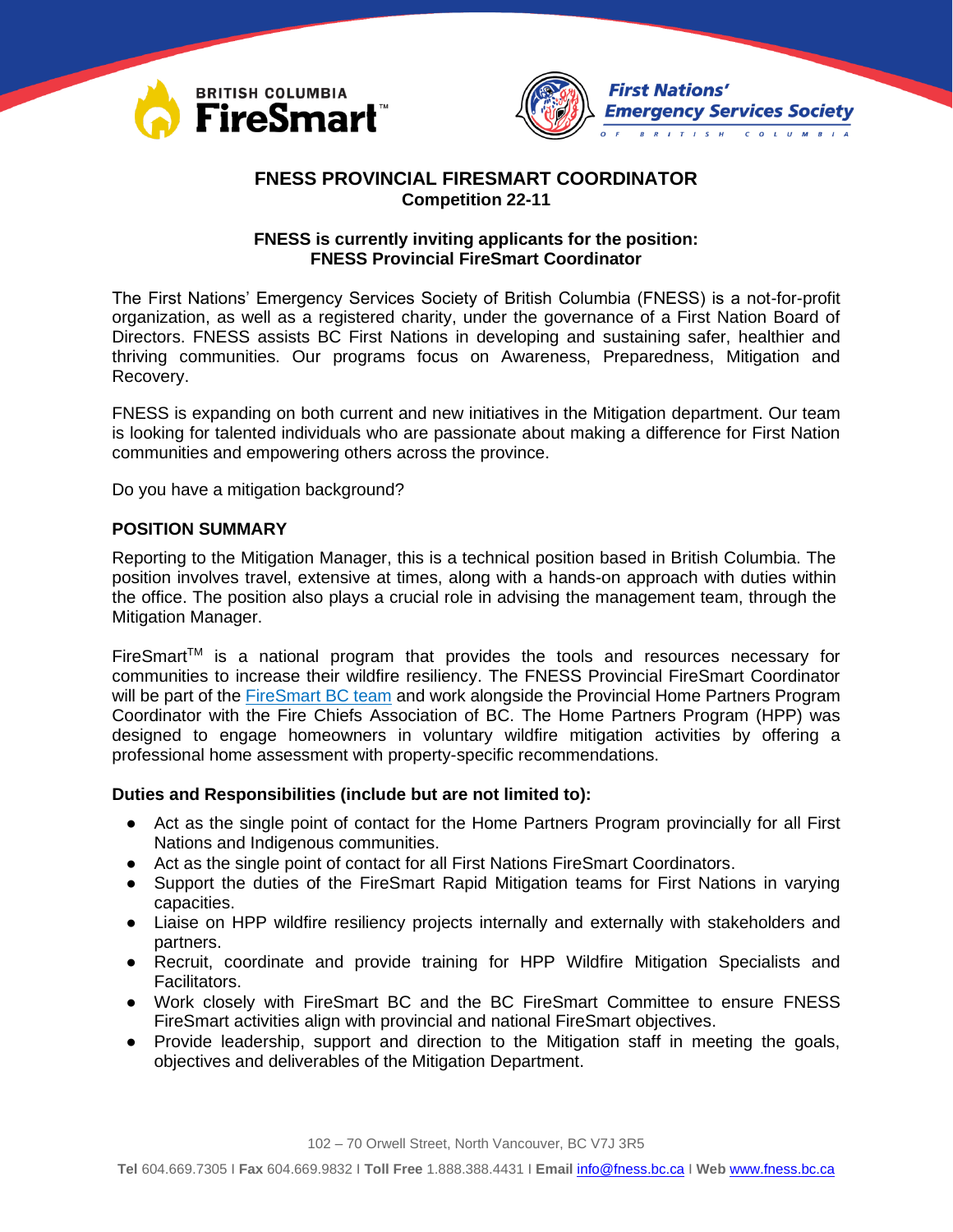- Develop and maintain a progressively effective and efficient Mitigation Program to support First Nation communities throughout BC, from community to landscape levels including developing best management practices.
- Provide technical and administrative approval recommendations of both applications and complete First Nation FireSmart projects.
- Project Management, including financial reporting.
- Build relationships and collaborate with First Nations, professional associations, stakeholders, forest licensees and other resources agencies to promote a coordinated approach in data collection and information sharing.
- Provide support to the Mitigation department with respect to the FireSmart Canada Neighbourhood Recognition Program.
- Participate in working groups, advisory committees, conferences, and workshops.
- Support and/or lead in the development and coordination of special events and projects.
- Support the FNESS Emergency Operations Centre as required.
- Project tracking and record keeping on Lightship.
- Participate in the establishment and function of local and/or Regional FireSmart Committees.

## **Applicants for this position should possess the following competencies:**

- Sound knowledge of legislation, policy, standards and practices related to Wildfire prevention, mitigation and FireSmart principles.
- Good understanding of the FireSmart Canada Neighbourhood Recognition Program and FireSmart principles.
- Physically capable to travel and participate in field work, as often required throughout BC.
- Experience (demonstrated) working closely with First Nation Community Organizations.
- Strong communication skills; written and public speaking.
- Knowledge and experience working within wildfire prevention/mitigation programs (provincial/federal).
- Ability to integrate technology into the workplace.
- Wildland firefighting experience.
- Cultural and prescribed fire experience.
- Sound knowledge in fire ecology.
- Sound knowledge of fire behaviour.
- Sound knowledge of Fuel Management Prescriptions, Operational Fuel Treatments, Community Wildfire Protection Plans and/or Community Wildfire Resiliency Plans.
- Ability to develop and administer contracts.

#### **Applicants for this position must possess the minimum following qualifications:**

● Diploma in Forestry or Natural Resources Technology

## **Preferred qualifications:**

- Degree in Forestry or Natural Resource Management
- Knowledge of Emergency Management practices and systems
- NFPA 1001 FF2
- SPP 115 and SPP WFF1 or S100
- Volunteer management experience